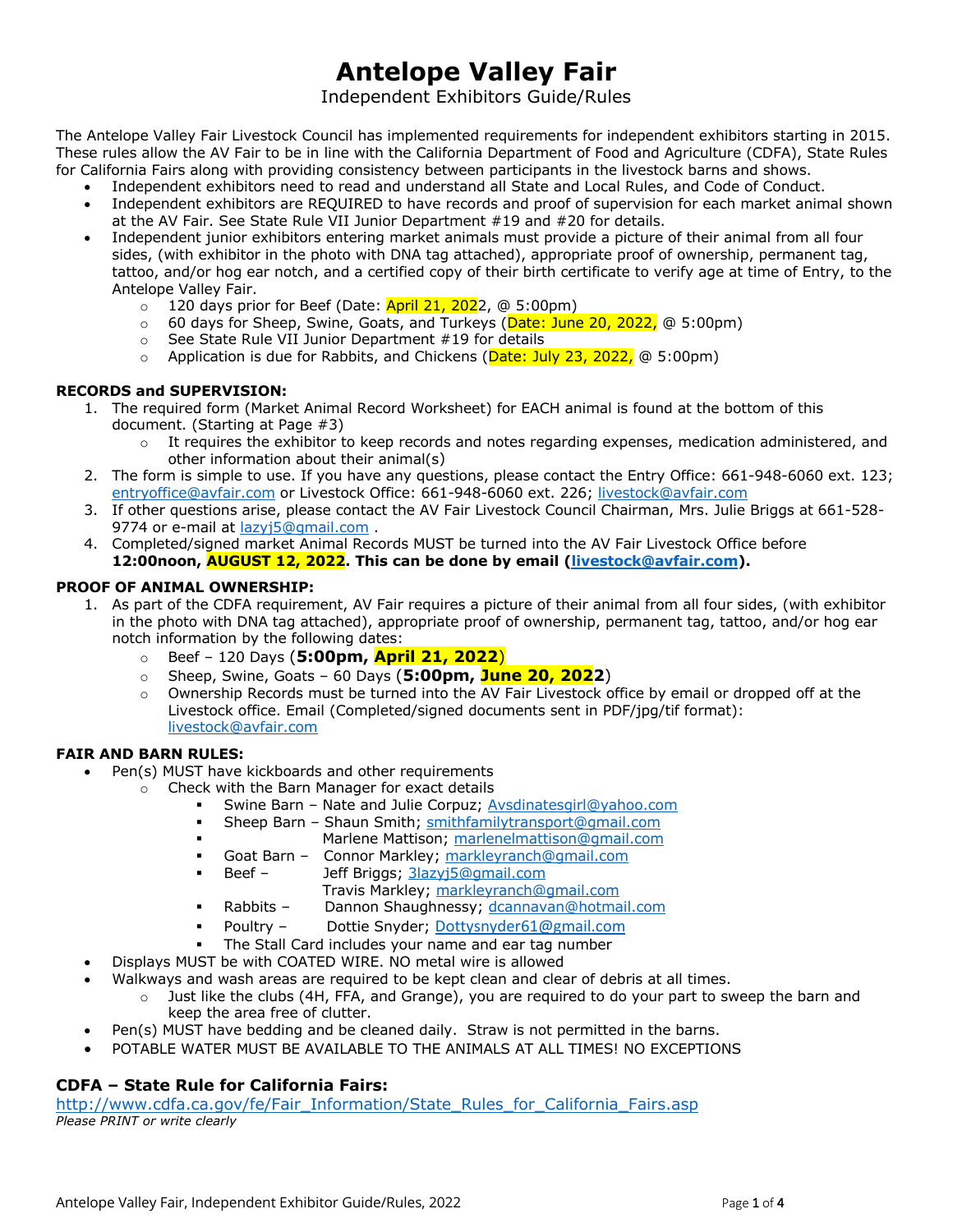

## **Independent Exhibitor Application**

| Age of Exhibitor as a January 1, 2022: $\_\_\_\_\_\_\_\_\_\_\_\$ Date of Birth: $\_\_\_\_\_\_\_\_\_\_$                                                                                                                                                                                                                                                                                                                                                                                                                                                                                                                                                                                                                                                                                                                                                                                                                                                              |  |
|---------------------------------------------------------------------------------------------------------------------------------------------------------------------------------------------------------------------------------------------------------------------------------------------------------------------------------------------------------------------------------------------------------------------------------------------------------------------------------------------------------------------------------------------------------------------------------------------------------------------------------------------------------------------------------------------------------------------------------------------------------------------------------------------------------------------------------------------------------------------------------------------------------------------------------------------------------------------|--|
|                                                                                                                                                                                                                                                                                                                                                                                                                                                                                                                                                                                                                                                                                                                                                                                                                                                                                                                                                                     |  |
|                                                                                                                                                                                                                                                                                                                                                                                                                                                                                                                                                                                                                                                                                                                                                                                                                                                                                                                                                                     |  |
| Exhibitor's Phone/Cell Number: (1992) 2020 [2012] Email address: 2020 [2012] 2020                                                                                                                                                                                                                                                                                                                                                                                                                                                                                                                                                                                                                                                                                                                                                                                                                                                                                   |  |
|                                                                                                                                                                                                                                                                                                                                                                                                                                                                                                                                                                                                                                                                                                                                                                                                                                                                                                                                                                     |  |
|                                                                                                                                                                                                                                                                                                                                                                                                                                                                                                                                                                                                                                                                                                                                                                                                                                                                                                                                                                     |  |
|                                                                                                                                                                                                                                                                                                                                                                                                                                                                                                                                                                                                                                                                                                                                                                                                                                                                                                                                                                     |  |
| Has the Exhibitor been previously affiliated with 4H/FFA/Grange? Yes _________ No ________                                                                                                                                                                                                                                                                                                                                                                                                                                                                                                                                                                                                                                                                                                                                                                                                                                                                          |  |
|                                                                                                                                                                                                                                                                                                                                                                                                                                                                                                                                                                                                                                                                                                                                                                                                                                                                                                                                                                     |  |
|                                                                                                                                                                                                                                                                                                                                                                                                                                                                                                                                                                                                                                                                                                                                                                                                                                                                                                                                                                     |  |
| Supervising Adult's Phone Numbers: Home: (1998) (1998) Cell: (29)                                                                                                                                                                                                                                                                                                                                                                                                                                                                                                                                                                                                                                                                                                                                                                                                                                                                                                   |  |
|                                                                                                                                                                                                                                                                                                                                                                                                                                                                                                                                                                                                                                                                                                                                                                                                                                                                                                                                                                     |  |
|                                                                                                                                                                                                                                                                                                                                                                                                                                                                                                                                                                                                                                                                                                                                                                                                                                                                                                                                                                     |  |
|                                                                                                                                                                                                                                                                                                                                                                                                                                                                                                                                                                                                                                                                                                                                                                                                                                                                                                                                                                     |  |
|                                                                                                                                                                                                                                                                                                                                                                                                                                                                                                                                                                                                                                                                                                                                                                                                                                                                                                                                                                     |  |
| During Fair time activities, the supervising adult must be on the fairgrounds at all times.<br>Initials Initials<br>Eight (8) hours of community service is required of independent exhibitors. The 8 hours must be performed within<br>the Antelope Valley Community for a Non-Profit Organization (Examples: Food Bank, Boys and Girls Club, Salvation<br>Army, Friends of the AV Fair- (e.g., Barn Bash set-up/tear down), etc.) Documentation must be provided to prove<br>community service was complete, a signed letter from Community Organization on organizational letterhead. The<br>letter must include date of service, number of hours completed, and where the activity took place. Service can be<br>done from Sept. 1st, 2021 to Aug. 11 <sup>th</sup> , 2022 The community service letter must be provided to the Livestock Office on<br>done from Sept. 1*, 2021 to may. 2<br>or <b>before 12:00 noon, August 12, 2022.</b><br>Thitials Thitials |  |
| * The completed and signed Independent Exhibitor Application Must be turned into the AV Fair Livestock office<br>(Entry Office) prior to 5:00pm, April 21, 2022 for Beef, June 20, 2022 for all others.<br>* Completed and signed Market Animal Record Worksheet(s) Must be turned into the AV Fair Livestock office<br>(Entry Office) prior to 12:00 noon, August 12, 2022<br>* A "complete" Animal Ownership package must be turned into the AV Fair Livestock office (Entry Office) as<br>per the dates outlined above.<br>Livestock Office: 2551 West Avenue H, Lancaster, CA 93536, Monday - Friday, 9:00am to 5:00pm or Email<br>(Completed/signed documents sent in PDF/jpg/tif format): Livestock@avfair.com.<br>Initials Initials<br>I have read and understand the Antelope Valley Fair Guide/Rules for Independent Exhibitors and will act in accordance<br>with these policies as a condition of my exhibiting at the AV Fair.                          |  |
|                                                                                                                                                                                                                                                                                                                                                                                                                                                                                                                                                                                                                                                                                                                                                                                                                                                                                                                                                                     |  |

Signature of Independent Exhibitor: \_\_\_\_\_\_\_\_\_\_\_\_\_\_\_\_\_\_\_\_\_\_\_\_\_\_\_\_\_\_\_ Date: \_\_\_\_\_\_\_\_\_\_\_\_\_

Signature of PARENT or Guardian: \_\_\_\_\_\_\_\_\_\_\_\_\_\_\_\_\_\_\_\_\_\_\_\_\_\_\_\_\_\_\_\_ Date: \_\_\_\_\_\_\_\_\_\_\_\_\_\_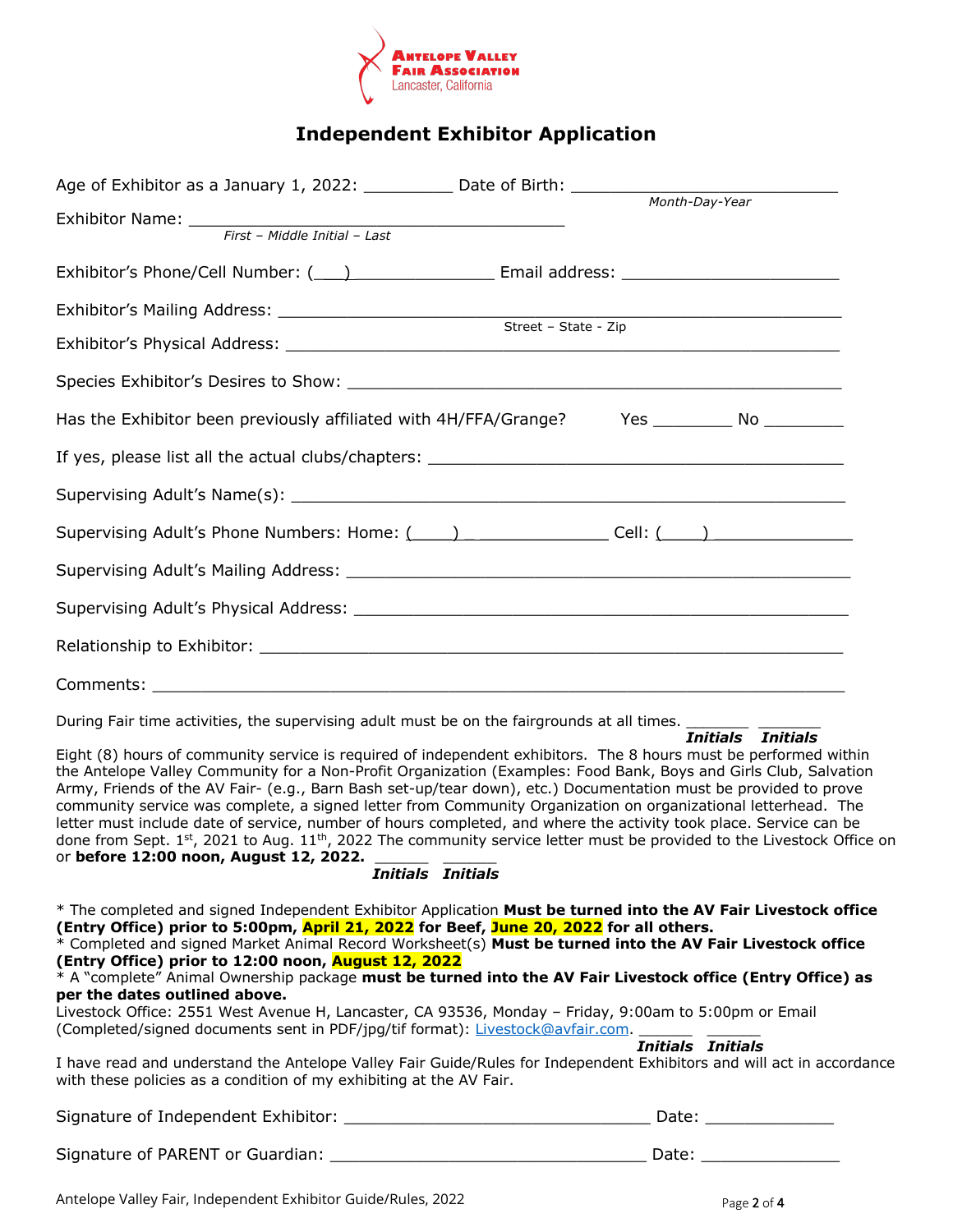## **Antelope Valley Fair**

Market Animal Record Worksheet *(Please PRINT or write clearly)*

## **Use a separate Market Animal Record Worksheet for EACH Animal Species**

Name of Exhibitor: **with a set of Exhibits of Exhibits of Australian** Record Start Date: \_\_\_\_\_\_\_\_\_\_\_\_\_\_\_\_\_\_\_\_\_\_ Record End Date: \_\_\_\_\_\_\_\_\_\_\_\_\_\_\_\_\_\_ Project Type (Species): \_\_\_\_\_\_\_\_\_\_\_\_\_\_\_\_\_\_\_\_\_\_\_\_\_\_\_\_\_\_\_\_\_\_\_\_\_\_\_\_\_\_\_\_\_\_\_\_\_\_\_\_\_ (i.e., Swine, Beef, Sheep, Goat, Rabbits, Chickens, Turkey) **Animals Name/Number: \_\_\_\_\_\_\_\_\_\_\_\_\_\_\_\_\_\_\_\_\_\_\_ (Required) IMPORTANT DATES OR LEARNING EXPERIENCES** Explain what you did, what you learned and the skills you gained doing this project NOTE: List ALL medications and the dates you wormed your animal (Beef – Indicate your safety walk dates) **Date Hours Activity Title/Location/Learning Experience**

(Use a separate piece of paper if needed)

Additional Comments or activities: